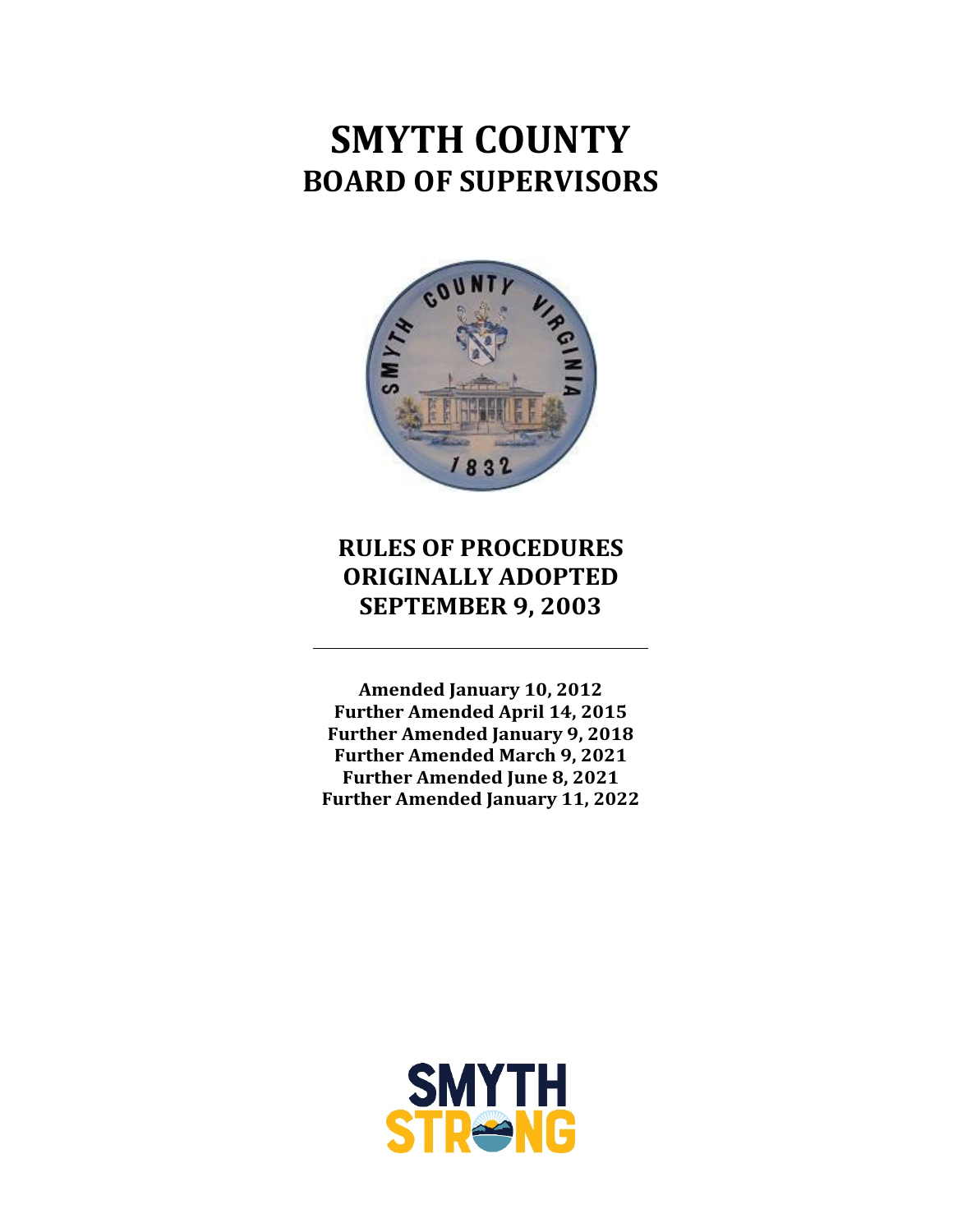#### **SMYTH COUNTY BOARD OF SUPERVISORS ‐ RULES OF PROCEDURE**

Be It Resolved, the Smyth County Board of Supervisors does hereby accept and adopt these Rules of Procedure in order to facilitate its powers and duties in accordance with the provisions of Title 15. 2, Code of Virginia 1950, as amended. The official title of the governing body is "Smyth County Board of Supervisors" (Board).

### *ARTICLE 1* - Members

- **1.1** Members. The Smyth County Board of Supervisors consists of seven (7) members, one elected from each of the seven (7) election districts. Each member is elected for a term of four (4) years. Terms of office of the members run concurrently with the calendar year.
- **1.2** Chairperson. A Chairperson of the Board shall be elected from its members, by a plurality vote, at the first meeting of each calendar year. The Chairperson shall preside over all meetings, represent the Board at official functions and ceremonial events, and make such appointments as are not required by law to be made by the Board as a body.
- **1.3** Vice Chairperson. A Vice Chairperson of the Board shall be elected from its members, by a plurality vote, at the first meeting of each calendar year. The Vice Chairperson shall preside in the absence of the Chairperson, and perform such other duties as may be assigned by the Board.
- **1.4** Chairperson Pro-Tem. A Chairperson Pro-Tem may be appointed by the Chairperson or Vice Chairperson in the absence of both, before he/she leaves the room. In the event no Chairperson Pro-Tem has been appointed, one shall be selected by the members remaining. This person shall preside in the absence of the Chairperson and Vice Chairperson.
- **1.5** Term of Office. The Chairperson and Vice Chairperson shall each be elected for a one (1) year term. Either, or both, may be re-elected for one or more additional one-year terms. \* *This section amended on March 9, 2021 at the Board of Supervisors meeting.*
- **1.6** Clerk and Deputy Clerks. The Board may, at its first meeting of each calendar year, or as needed, designate clerk and one or more deputy clerks, who shall serve at the pleasure of the Board. Their duties shall be those set forth in Section 15.2-1538 and 15.2-1539, Title 15.2, Code of Virginia 1950, as amended, and by resolution of the Board adopted from time to time.

#### *ARTICLE II* - Meetings

- **2.1** Annual Meeting. The first meeting held after the newly elected members of the Board have qualified, and the first meeting held of each succeeding year shall be known as the annual meeting. At such annual meeting, the Board shall establish the days, times, and places for the regular meeting of the Board for the next twelve months. (§15.2-1416, Code of Virginia of 1950)
- **2.2** Regular Meetings. The Board shall meet in regular session at least once each month upon such day or days as have been established. The Board may subsequently establish different days, times, or places for such regular meetings by passing a resolution to that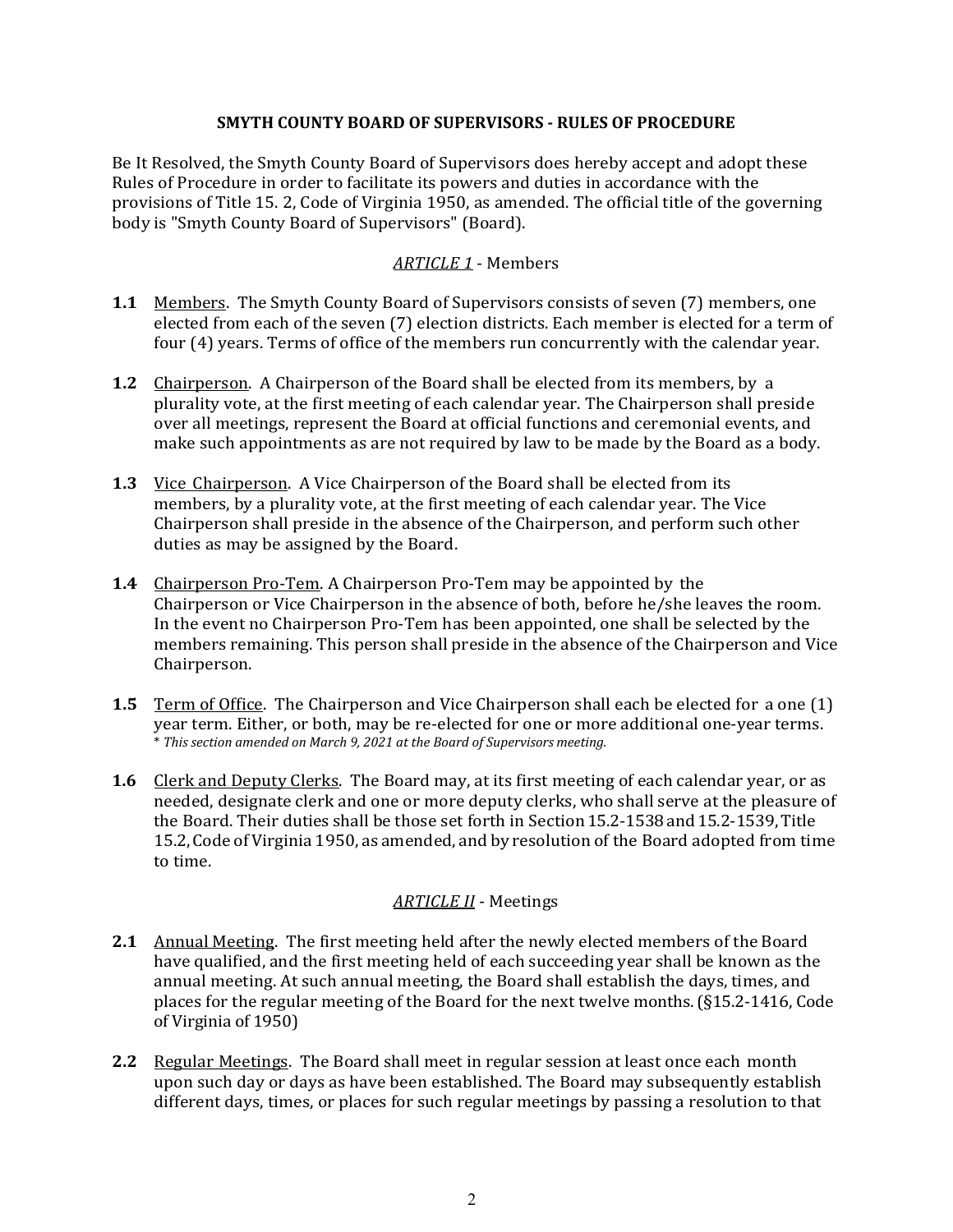effect and providing the notice required by  $\S$  15.2-1416. However, when the day established as a regular meeting day falls on a legal holiday, the meeting shall be held on the next following regular business day, without action of any kind by the Board. (Section 15.2-1416, Code of Virginia 1950, as amended).

Pursuant to this section, the Board shall designate the meeting dates to be the second Thursday and fourth Thursday of each month. The meeting times shall be 5:00 p.m. with the understanding that the Joint Public Hearing with the Planning Commission (normally occurring on the fourth Thursday) will continue to begin at 7:00 p.m. (on an as needed basis).

\* *This section amended on January 11, 2022 Board of Supervisors meeting.*

- **2.3** Special Meetings. A special meeting of the Board may be called by the Chairperson, or shall be called at the request of two or more members, which request shall be in writing addressed to the Clerk of the Board, specifying the time and place of the proposed special meeting and the matter to be discussed. Upon receipt of the request, the Clerk shall immediately notify in writing each member of the Board, the County Administrator, the Sheriff, and the County Attorney to attend the special meeting at the given time and place and for the given purpose. Such notice shall be sent by first class or served by the Sheriff, or both, at least five (5) days before the date of the special meeting, except in a declared emergency, in which instance the notice may conform to the necessity of the emergency. No matter other than those specified in the notice shall be considered at such meeting unless all members are present and agree to such action by unanimous vote. (Sections 15.2-1417 and 15.2-1418, et al, of the Code of Virginia of 1950, as amended.)
- **2.4** Notices to Public. The Clerk shall notify the general news media of the time and place of all such meetings, and the matters to be considered.
- **2.5** Public Hearings. Public hearings shall be held after proper notice has been given. (§15.2-2204, § 15.2-2506, etc., or special provisions or the Code of Virginia of 1950, as amended)
- **2.6** Adjourned Meetings. Any regular or special meeting may be adjourned by a majority of the members of the Board present to a date and time certain prior to the next meeting.
- **2.7** Place of Meetings. All meetings shall be held in the Smyth County Board of Supervisors' Board Room, 121 Bagley Circle, Suite 100, Marion, Virginia, unless a different meeting place shall have been established and notice given and published as required by the Code of Virginia of 1950, as amended.
- **2.8** Open Meetings. All meetings shall be open to the public, provided that the Board may, for the purpose provided for in the Virginia Freedom of Information Act, upon motion made, seconded, and duly adopted, meet in executive session. No resolution, ordinance, rule, contract, regulation, or motion adopted, passed, or agreed to in executive or closed meeting shall become effective unless following such meeting the Board reconvenes in open meeting and, by affirmative vote of the members, such action, ordinance, rule, contract, regulation, or motion is approved in open session.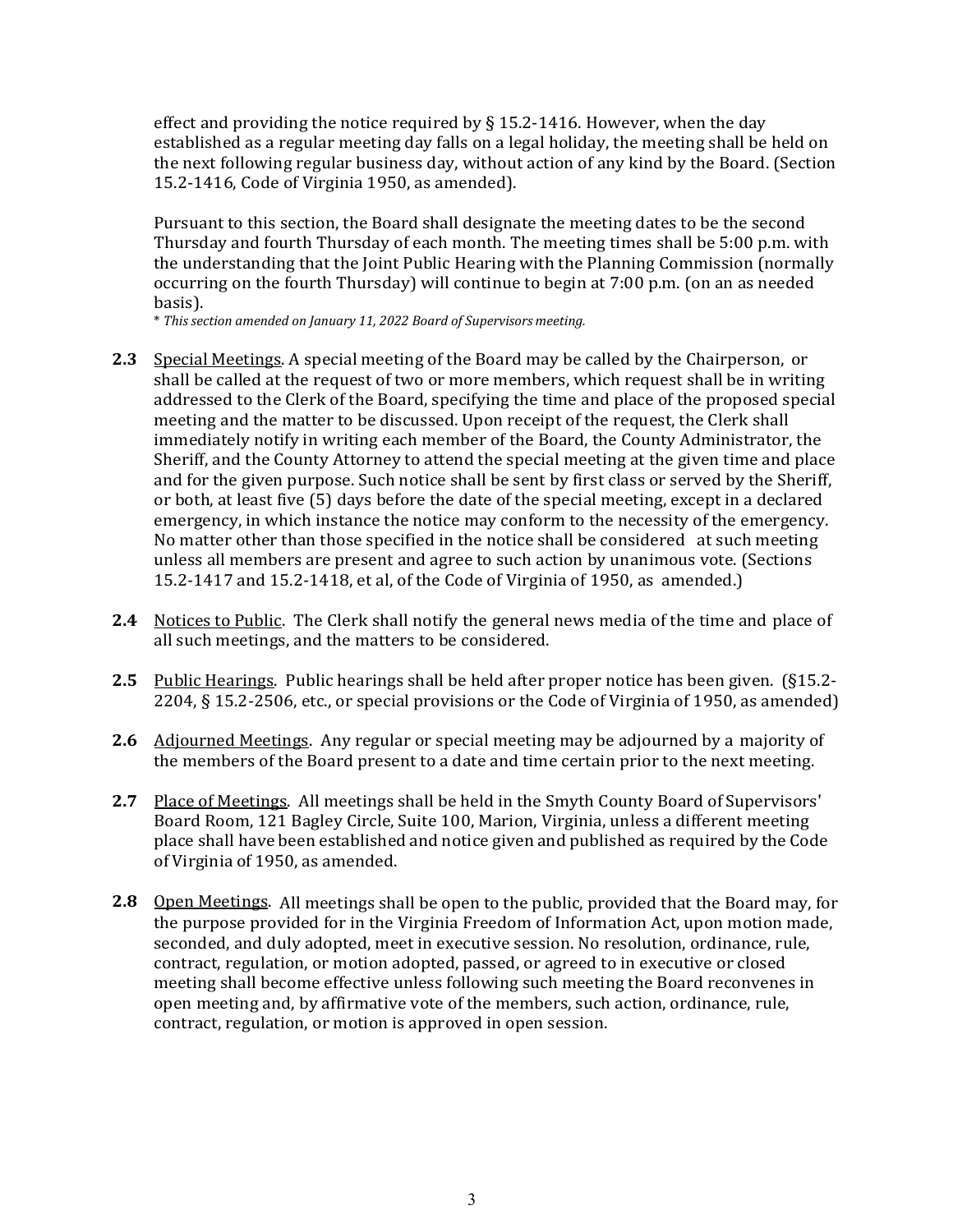#### *ARTICLE III* - Quorum and Actions

- **3.1** Ouorum. A majority of all the members of the Board shall constitute a quorum. The Chairperson shall be included and counted in determining the presence or absence of a quorum.
- **3.2** Required Absence. No action shall be taken by the Board unless there shall be present at least a quorum, provided, however, that the temporary absence from the meeting room of members sufficient to constitute a quorum shall not be deemed to prevent the hearing of presentations of the discussion of matters submitted to the Board. The Clerk, County Administrator, or Deputy Clerk, shall suggest the absence of a quorum prior to taking of any action by the Board. Failure of the Clerk, County Administrator, or Deputy Clerk, or any other member to suggest the absence of a quorum shall not be deemed to alter the effect of this rule requiring a quorum as a prerequisite to any action.
- **3.3** Actions of the Board. Actions of the Board shall be taken in one of the following ways:

Ordinances. Where required by law, action shall be by the adoption of ordinances. Ordinances shall be proposed for adoption, notice given, and adoption accomplished as provided for by general law.

Resolutions. Where it is not required by law, or it is desired by the Board to act without the adoption of an ordinance, action may be taken by the adoption of a resolution.

Contracts. In certain instances, action may be required by contracts. Contracts shall be proposed in writing and a copy shall be delivered to the Clerk and all members of the Board, or a duly appointed committee of the Board, prior to proposing adoption by the Board. The County Attorney shall advise the Board on the legality of each contract prior to approval by the Board.

Motions. Where action of the Board is required on a matter simply stated, action may be taken by oral motion only.

- **3.4**  Voting. Votes shall be taken on all motions made and seconded. However, a vote shall be taken if the question is called, unless a member objects, even if a motion to call the question has not been seconded.
- **3.5** Roll Call Vote. A voice roll call vote shall be taken at the request of the Chair or any two or more members when such a request is made prior to the taking up of any other business, on any ordinance, or when required by law. \* *This section amended on March 9, 2021 at the Board of Supervisors meeting.*
- **3.6** Restating the Question; Amending the Motion. If requested by one or more Board members, the Chairperson shall restate the question prior to the taking of a vote, provided, however, that the Chairperson may request that another member restate the question if in his or her opinion that will expedite the decision thereof. Upon the second of a motion, a member may move for an amendment or substitution of the motion for either clarification or substantive change of the motion. A vote shall be taken on the amended or substituted motion. The approved motion shall then be put up for a vote. *\*This section amended on April 14, 2015 at the Annual Board of Supervisors Meeting.*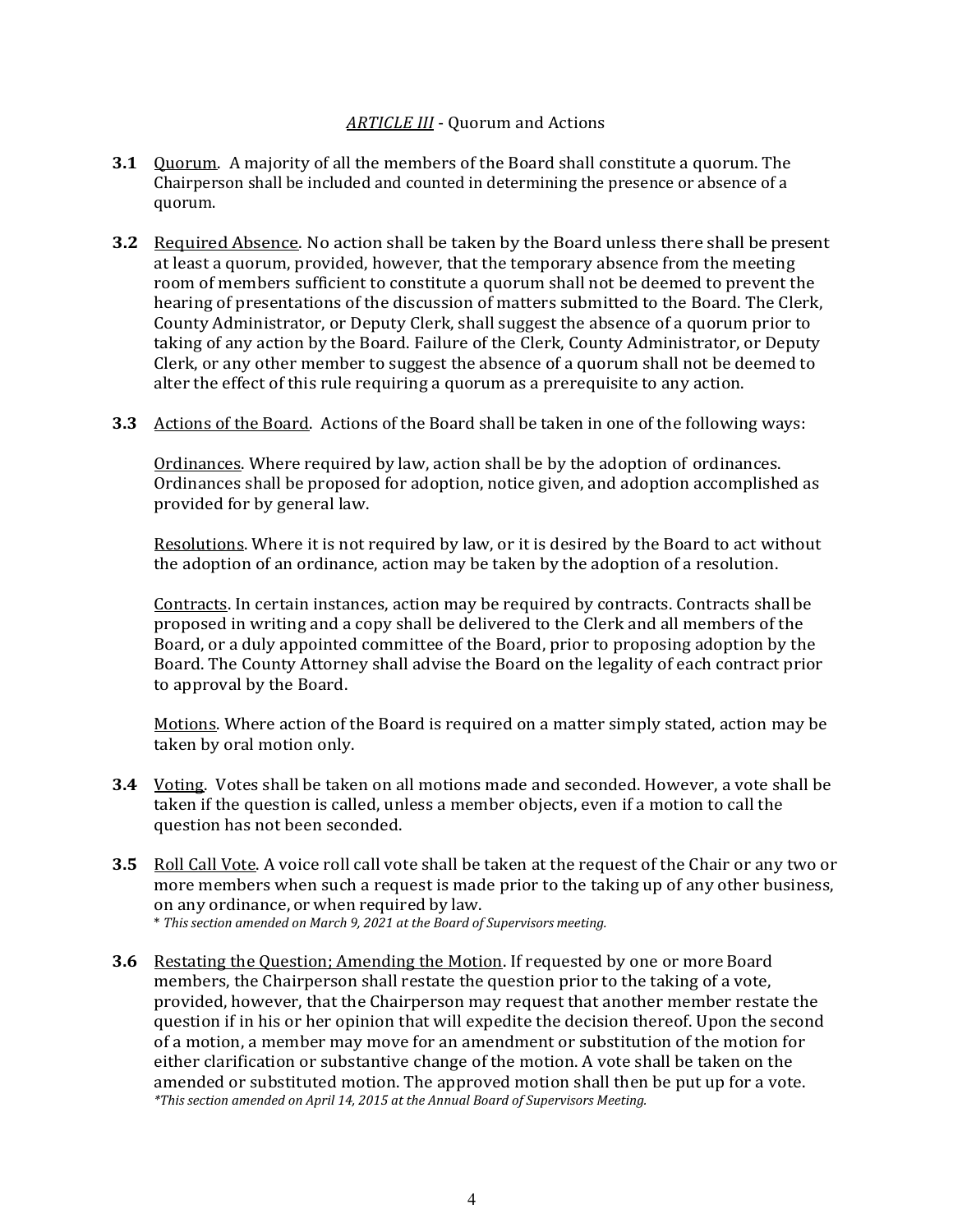- **3.7** Unanimous Consent. Where no formal action is required, and no objection is heard, a request of a member shall be deemed a request of the Board without further action, when such a request is made at a meeting with a quorum present, and the Chairperson states that such a request shall be deemed a request of the Board.
- **3.8** Tie Votes. When a tie vote occurs:

If one or more Supervisors are absent, the question shall be passed by until the next meeting, regular or special, at which time it must be put to a vote again (even though all members may not be present). If the tie remains unbroken, the Clerk must record the vote and the question shall be recorded as failing to carry.

If all Supervisors are present when the tie vote first occurs, even if a Supervisor abstains, the Clerk must record the vote and the question shall be recorded as failing to carry.

**3.9** Reconsideration. If all members are present for a meeting, action may be reconsidered only upon a motion of a member voting with the prevailing side on the original vote, which motion must be made on the same or immediate subsequent regular meeting. A motion to reconsider may be seconded by any member. If a member was absent for the entire meeting when such action was taken, the absent member may make a motion to reconsider at the immediate subsequent regular meeting or a continuation of the present meeting, whichever next occurs. Action on a question pending reconsideration at the next meeting shall be taken only following notice to all members of the Board given prior to the action being reconsidered, unless such action is taken at the same meeting as the original action. In instances involving the reconsideration of the adoption of an ordinance, notice of the proposed option of a new ordinance shall be given in accordance with law prior to action on the reconsidered question.

#### *ARTICLE IV* - Order of Business

- **4.1** Commencement of Meeting. At 5:00 p.m., the presiding officer shall call the meeting to order, provide for the invocation, and direct the Clerk to note the presence or absence of members. A quorum shall be required to commence the meeting at the appointed hour. *\*This section amended January 10, 2012, regular Board of Supervisors meeting.*
- **4.2** Agenda. The County Administrator, with guidance from the Chairperson, shall prepare an agenda for each meeting. Any member having matters he or she desires to have considered at the next meeting shall submit these items to the County Administrator for inclusion in the agenda.

\**This section amended on March 9, 2021 at the Board of Supervisors meeting.*

- **4.3** Citizens' Time. There shall be an agenda item known as "Citizens' Time" to allow citizens of Smyth County to address the Board regarding any matter. Any person not a citizen of Smyth County may request through the County Administrator to be placed on the regular agenda. Time limits for citizens time shall follow guidelines prescribed for public hearings in Section 5.2. \**This section amended on March 9, 2021 at the Board of Supervisors meeting.*
- **4.4** Order on Agenda. Without requiring the suspension of the Rules or motion, the Chairperson may call items in the order of business in a different order than the order of business set forth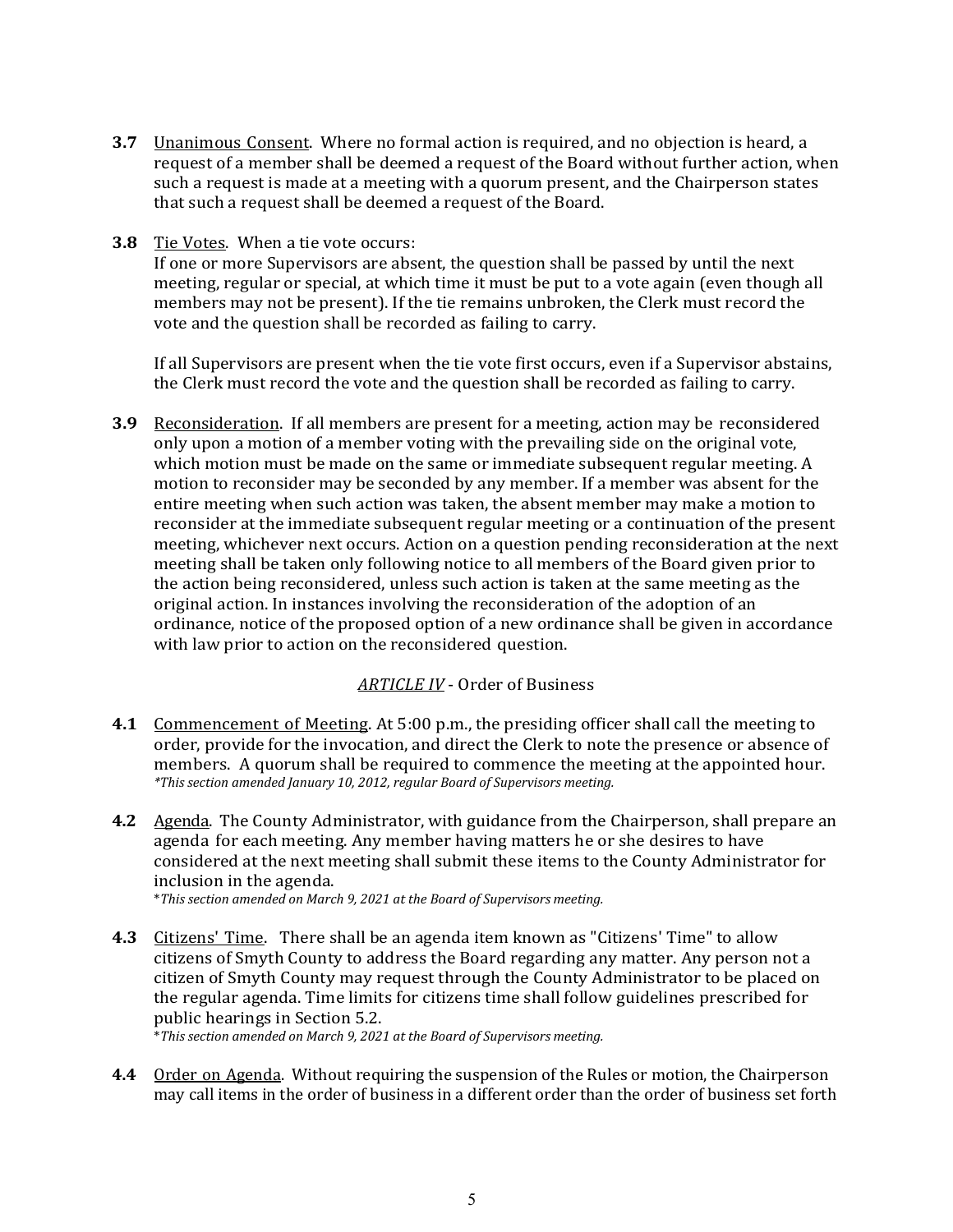on the agenda, provided that the Board may by adopted motion overrule such a decision by the Chairperson.

\**This section amended on March 9, 2021 at the Board of Supervisors meeting.*

- **4.5** Minutes. The Clerk shall keep the minutes of the meetings of the Board. At the request of any member, made at the time of said presentation of discussion, the minutes shall include a summary of the substance of the presentation or debate. The Clerk may also maintain one recording by means of an electronic device of the proceedings of all Board meetings except for Executive Sessions. A copy of the minutes of the transcribed proceedings shall be kept on file in the County Administrator's Office for the general public. Copies of documents or discs of recordings may be purchased under Smyth County's fee schedule pertaining to the Freedom of Information Act. \**This section amended on April 14, 2015 at the Annual Board of Supervisors meeting.*
- **4.6**  Approval of Minutes. The Clerk or Deputy Clerk shall promptly transcribe the minutes following completion of the meeting and shall submit copies to the County Administrator for distribution on or before the Friday preceding the meeting at which their approval will be on the agenda. Approval of the minutes shall be the next item on each agenda following the invocation, and shall be approved, or corrected and approved without reading.
- **4.7** Matters having to do with Agencies. Matters involving agencies which are not under the administrative supervision of the County Administrator shall not be placed on the agenda or considered by the Board until the affected agency shall have been given a reasonable opportunity to furnish the members of the Board with background information or data on issues which involve these agencies. Such information shall be delivered to the Clerk at least seven (7) days prior to a regular, special, or continued meeting date.

*ARTICLE V* - Order in Conduct of Business

- **5.1** Persons Addressing the Board. These persons shall limit their presentation to the time allotted by the Chairperson on the agenda, unless the Board, by majority consent, shall extend such time. The Chairperson, in fixing such time, shall take into account the complexity of the matter, its importance in relation to other business of the Board, and time available on the meeting date sought. Insofar as is practicable, persons addressing the Board shall furnish the Clerk and members of the Board with a written copy of their remarks.
- **5.2** Public Hearings. In instances in which persons address the Board, through the Chairperson, without having first been allotted a specific time on the agenda, they shall limit their remarks as follows, except in extraordinary circumstances:
	- Person speaking for him/herself or his/her immediate neighborhood three (3) minutes.
	- Person speaking for an organization whose membership is representative of an entire district - five (5) minutes.
	- Person speaking for an organization whose membership is representative of the entire county - ten (10) minutes.
	- Unless approved by a majority vote of the Board, no action shall be taken by the Board following a public hearing, and the issue shall be continued until the next regular meeting.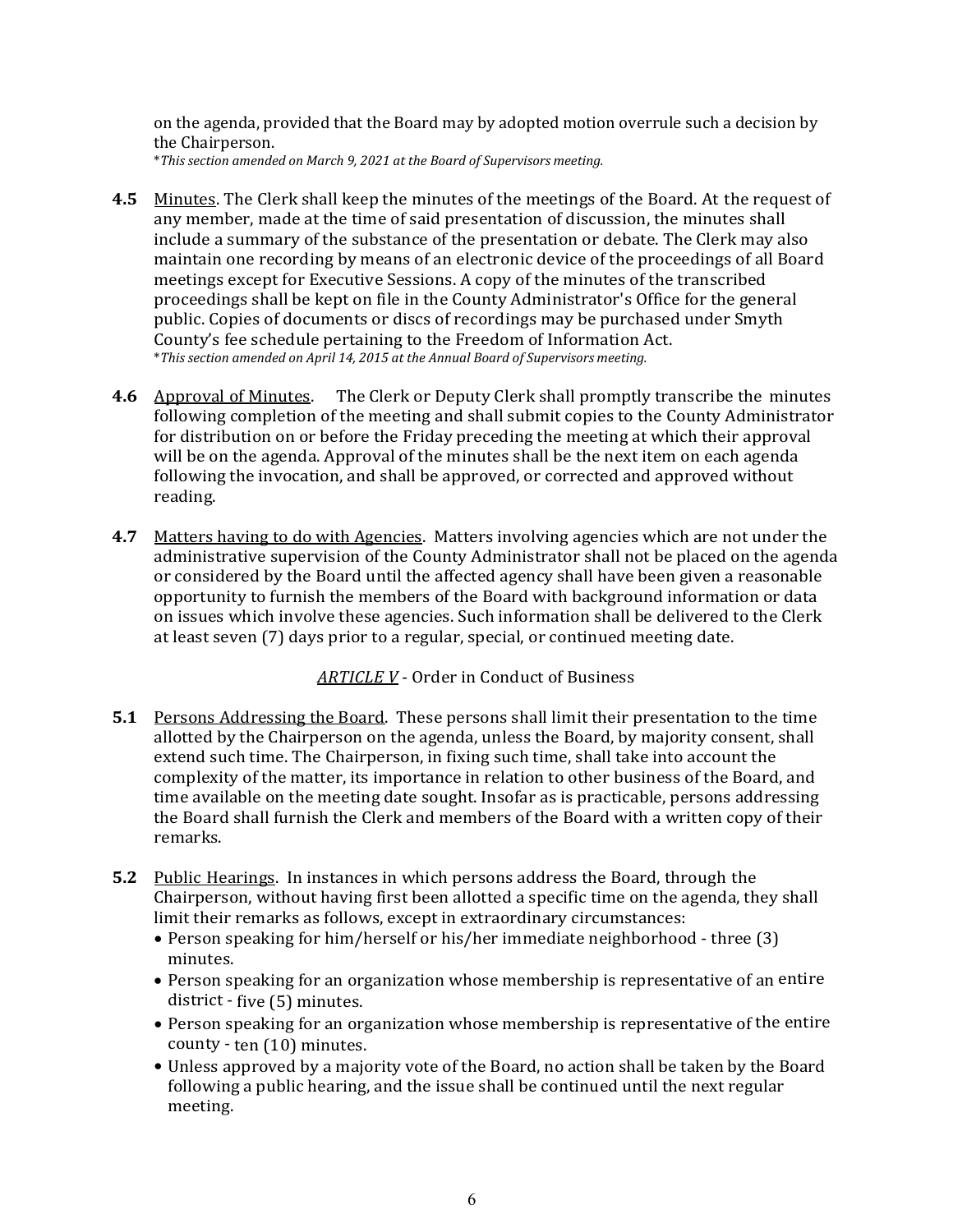- **5.3** Recognition. Recognition shall be given only by the presiding officer. No person shall address the Board without having first been recognized. When all public testimony has concluded, and the Board is considering and discussing the matter, no person shall thereafter be recognized to address the Board.
- **5.4** Cumulative or Repetitive Testimony. Cumulative or repetitive testimony shall not be permitted on any matter, and persons of the same position as a previous speaker shall state their name and the positions with which they agree.
- **5.5** Ouestions. Questions by Board Members shall be reserved, insofar as possible, for the end of a presentation to avoid interrupting the speaker, disrupting the timekeeping process, and duplicating ground the speaker may cover.
- **5.6** Oaths and Affirmations. Oaths and Affirmations may be administered and taken by the Chairperson or person presiding in his stead, when a majority of the Board deems it appropriate to take sworn testimony. Such action may be taken by the adoption of a motion to place a specific individual under oath, or to place all of those who will speak to a given item of business under oath. The Chair may place an individual under oath at any time before or during his presentation. Any such person shall be deemed to remain under oath as to the matter with respect to which he was sworn, for the remainder of the duration of the meeting.
- **5.7** Discussion and Debate by the Board. Except at the conclusion of a public hearing, discussion and debate by the Board shall be conducted following the presentation of testimony on the item of business pending. Members shall not speak to the item until recognized by the Chair. A member who has spoken to the item shall not again be recognized until each other member desiring to speak shall have an opportunity to speak. Except in matters considered at a public hearing, after the Board shall have acted, any member shall have the right to state a protest against the action, and his reasons therefore, for a time not to exceed two (2) minutes.

## *ARTICLE VI* - Decorum

- **6.1** By Board Members. Decorum shall be maintained in order to expedite disposition of the business before the Board. Questions and remarks shall be limited to those relevant to the pending business. Members shall not converse with other members or with other persons in any manner having a disturbing effect on the conduct of business. Members shall address all remarks to the Chairperson as presiding officer.
- **6.2**  By Other Persons. Decorum shall be maintained by the Chair, who may request such assistance as to the Chairperson appears necessary.

Persons addressing the Board shall limit their remarks to those relevant to the pending items, and to answering questions. They shall address the Board as a whole, unless answering an individual member's questions. The presiding officer shall call the speaker to order, if out-of-order remarks, or other indecorous conduct persists, the presiding officer shall order the speaker from the lectern. The order with gavel, if not heeded, will then cause the Sheriff or his designee to carry out the order.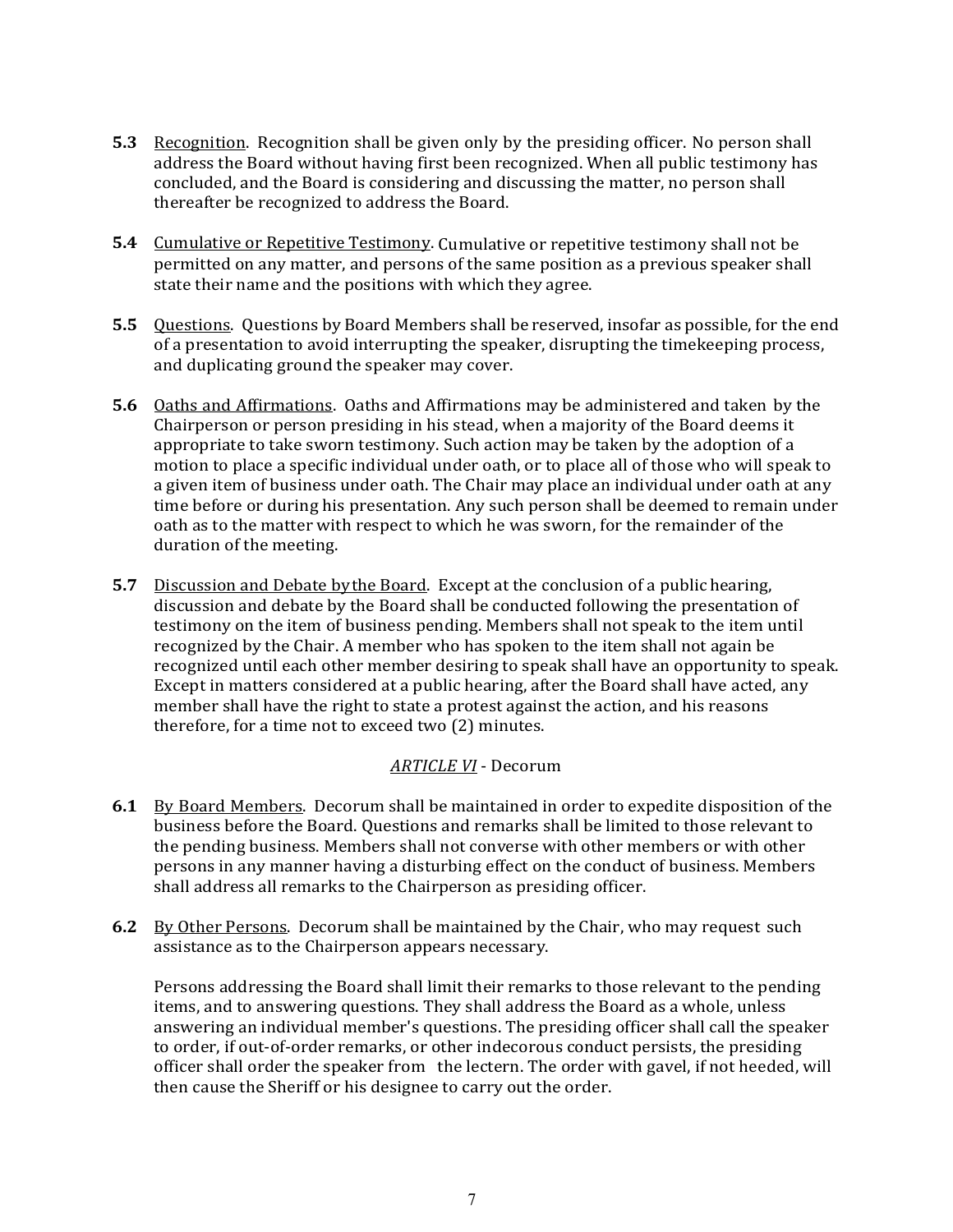Persons whose allotted time to speak has expired shall be warned by the presiding officer to conclude in one minute, after which such person shall leave the lectern, unless he is asked by Chairperson to remain to answer questions from the Board.

No persons in attendance shall be allowed to voice remarks except as recognized by the presiding officer after audibly stating their name and who they represent. Groups in the audience creating an atmosphere detrimental or disturbing the conduct of the meeting will be asked to leave by the presiding officer.

No person shall bring into the Board Room any sign, banner, or other such item; provided, that models, photos, maps, charts, drawings, and other such demonstrative materials intended for use in a presentation by a specific person shall be permitted. \**This section amended on March 9, 2021 at the Board of Supervisors meeting.*

#### *ARTICLE VII* - Miscellaneous

**7.1**  Roberts Rules of Order. The newly revised Roberts Rules of Order shall govern the conduct of all meetings of the Board to the extent that they are not inconsistent with these rules and the laws of the Commonwealth of Virginia. The Clerk shall make available at all meetings a copy of the newly revised Roberts Rules of Order. The failure of the Board to strictly comply with Roberts Rules of Order shall not invalidate any action of the Board.

*\*This section amended on April 14, 2015 at the Annual Board of Supervisors meeting.*

- **7.2** Amendment of the Rules. An amendment of the Rules may be accomplished by a majority vote of the entire membership, provided that such amendment may not be voted upon at any meeting unless the text of the proposed amendment has been presented to at least one previous meeting to which the date for a vote has also been established. Any proposed amendment shall be subject to further amendment at the meeting at which the vote is taken.
- **7.3**  Suspension of the Rules. Suspension of the Rules may occur whenever the Board shall by a majority vote adopt a motion to suspend the rules. In such event, the rules shall be deemed suspended only with respect to the specific matter of question not then in accordance with the rules.
- **7.4** Electronic Participation. The Board of Supervisors of Smyth County hereby adopts the following policy to govern when Board of Supervisors members may electronically participate in a Board of Supervisors meeting remotely:

An emergency or personal matter: On or before the day of a meeting, the Member shall notify the Chair of the Board of Supervisors that such Member is unable to attend the meeting due to an emergency or personal matter. The Member must identify with specificity the nature of the emergency or personal matter. A Member may also notify the Chair of the Board of Supervisors that such Member is unable to attend the meeting due to a temporary or permanent disability or other medical condition that prevents the Member's physical attendance.

A temporary or permanent disability: On or before the day of a meeting, the Member shall notify the Chair of the Board of Supervisors that such Member is unable to attend the meeting